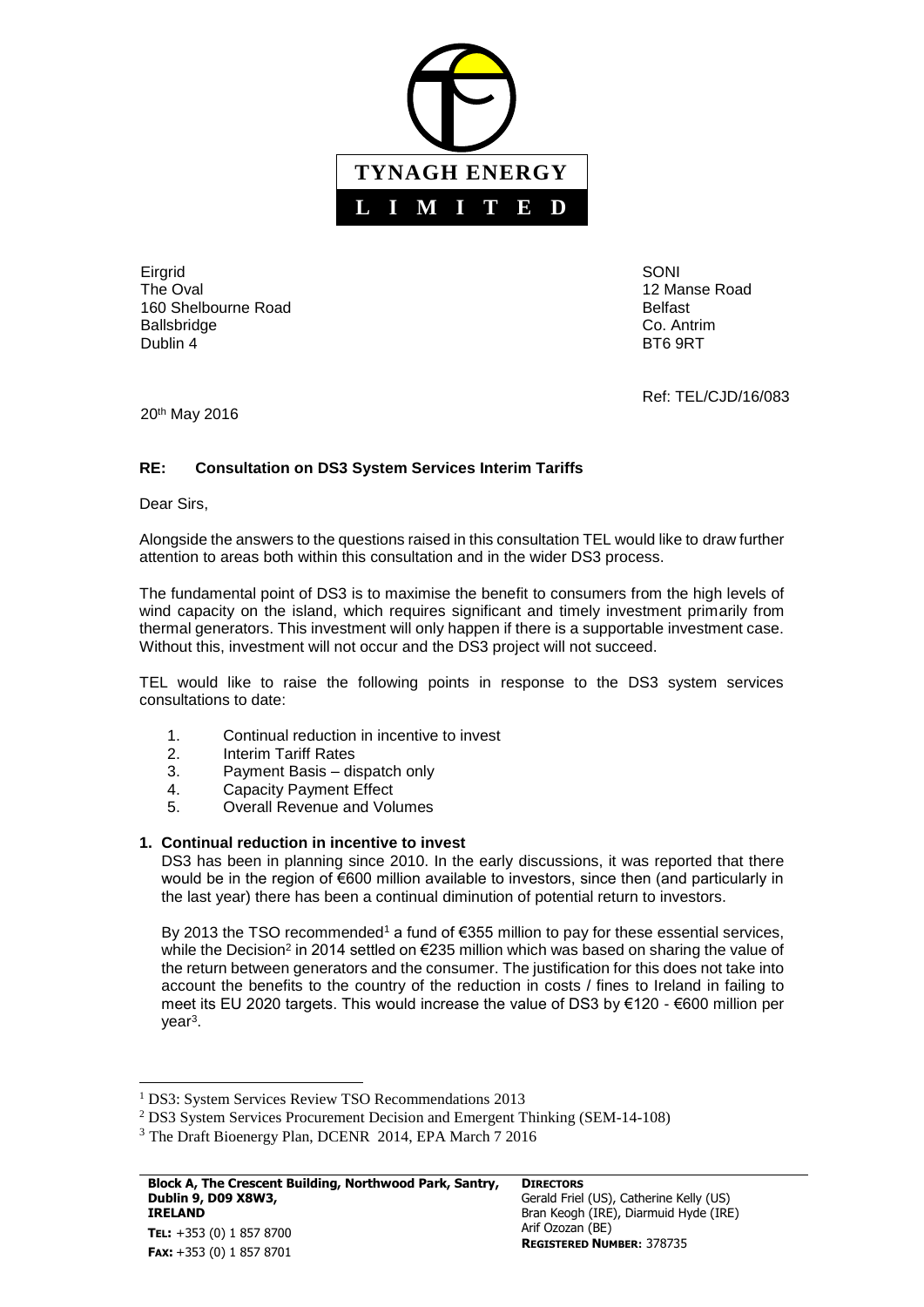

Since then the Competition Metrics Consultation has emphasised that generators may only get a long term contract for some of the services that they can offer. If a service fails the competition test, generators will not be able to get a long term contract for that service.

The Scalars Consultation and in particular the Volume Scalar has outlined that generators may not be paid at the regulated tariffs for services (if there is excess volume), while the Auction Design has created uncertainty as to the levels of risk that will be placed on a generator.

This latest consultation has further undermined the investment case as these proposed Interim Tariff Rates will see a loss of income for many generators. Existing HAS rates have fallen, while the new services may see a net loss (between DS3 and Capacity) to many generators. Finally these Interim Tariffs will only be paid to those generators who are physically despatched, as opposed to those who would be technically realisable (as in the Decision). This is of particular importance to TEL as the plant is frequently on in the market but not dispatched. Under the HAS arrangements, Tynagh loses out on ancillary services whenever it is constrained off. The Decision stated that this would be rectified under DS3.

#### **2. Interim Tariff Rates**

Interim tariffs have to be set at a level that will encourage new entrants and investment. Investors look at these rates as indicative of future long term income for the provision of DS3 System Services. If these rates are too low, investment will flow elsewhere.

The published Interim Tariffs may actually see a loss of revenue for generators. Of the fourteen services, three fast acting services have been placed into an experimental pot of €3 million. The remaining four new services which appear to have been budgeted to receive more than €20 million will see a matching reduction (as outlined in the consultation) for generators in their capacity revenue. While the initial seven services will actual see a drop of 24% in generator revenue for these services.

|                                              | <b>Volume</b> | <b>Proposed</b><br><b>Revenue</b><br>p/h | <b>Current</b><br><b>Revenue</b><br>p/h |
|----------------------------------------------|---------------|------------------------------------------|-----------------------------------------|
| Primary Operating Reserve (POR)              | 20            | €49.40                                   | €47.20                                  |
| Secondary Operating Reserve (SOR)            | 20            | €27.40                                   | €45.40                                  |
| <b>Tertiary Operating Reserve (TOR1)</b>     | 32            | €38.08                                   | €60.48                                  |
| <b>Tertiary Operating Reserve (TOR2)</b>     | 40            | €39.60                                   | €37.60                                  |
| Replacement Reserve - Synchronised (RRS)     | 200           | €26.00                                   | €42.00                                  |
| <b>Steady State Reactive Power - Leading</b> | 158           | €31.60                                   | €44.24                                  |
| <b>Steady State Reactive Power - Lagging</b> | 248           | €49.60                                   | €69.44                                  |

The following table outlines the current and proposed rates and shows the volume that will be provided by a 400MW CCGT with AVR providing Grid Code requirements.

The HAS services were being paid out of a pot of  $\epsilon$ 52 million in 2015 for security of supply and to support an SNSP of 50%. Since then the SNSP limit has increased however there is an effective reduction in value for existing providers of between 20 – 24%.

#### **3. Payment Basis – dispatch only**

The Decision Paper continually refers to DS3 commencing in 2016 and that DS3 will be paid irrespective of constraints on the better of a generators market or dispatch position.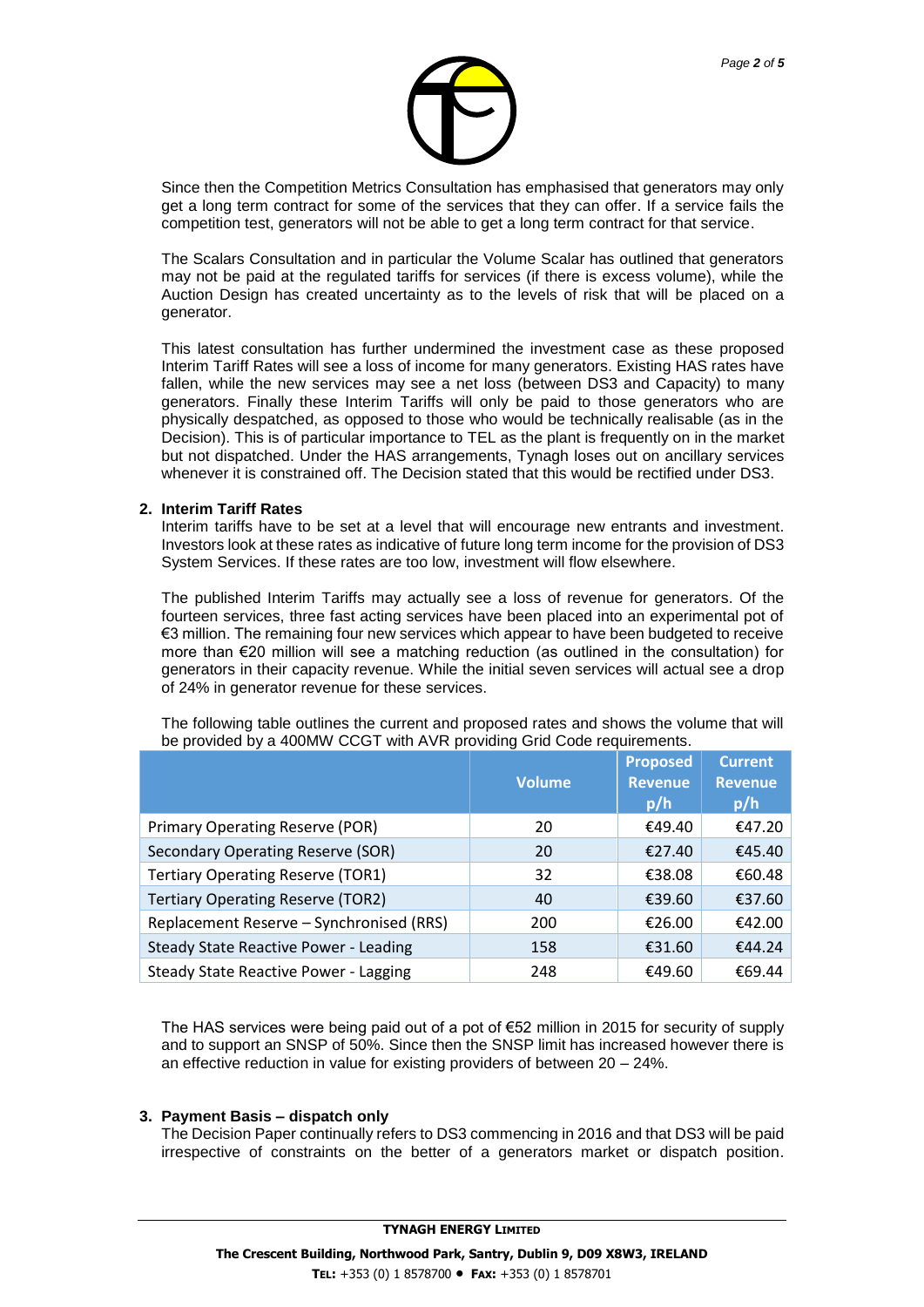

However, this paper states that the Interim Tariffs will only be paid for dispatch. There is nothing in the decision paper to suggest a different payment basis for the Interim period.

This minded to position of paying purely on a dispatch basis for the interim period adds further doubt to an investment case and there has been no justification given for this divergence from the decision.

### **4. Capacity Payment Effect**

The consultation references the elephant in the room, that the rates for the new services will effectively be balanced by similar reductions in capacity payments to generators. This is because the Capacity Payment calculation is based on the BNE. This BNE will be a peaker. This peaker will be able to provide RM1, 3 and 8 when offline (the vast majority of the time). This peaker will consequently earn more from these DS3 services than any other generator on the market. This increase in DS3 revenue (for the virtual plant) will therefore lead to a matching reduction in the capacity payment for that plant. However this reduction in capacity will lead to a disproportionate reduction for every other generator in the market.

## **5. Overall Revenue and Volumes**

The consultation states that "the total payments for the existing seven HAS services should at least be the same as in the HAS arrangements". There was a marginal change in the rates between 2014/15 and 2015/16. The total payments for each of the existing services are not available for 2015/2016 but are available for 2014/2015<sup>4</sup>. These show a total payment of €48 Million for these services. Using the rates for this year it is possible to calculate the volumes for this year.

| <b>HAS Service</b>            | 14/15 Cost  | <b>HAS Rates Volume</b> |                  |
|-------------------------------|-------------|-------------------------|------------------|
| <b>POR</b>                    | €5,997,822  | €2.34                   | 2,563,172        |
| <b>SOR</b>                    | €8,961,140  | €2.24                   | 4,000,509        |
| TOR <sub>1</sub>              | €8,941,887  | €1.87                   | 4,781,758        |
| TOR <sub>2</sub>              | €5,373,694  | €0.93                   | 5,778,166        |
| RRS <sub>1</sub>              | €2,656,983  |                         | €0.20 13,284,915 |
| RRD <sub>1</sub>              | €5,313,966  | €0.54                   | 9,840,678        |
| <b>Reactive Power Lagging</b> | €7,230,863  |                         | €0.13 55,622,023 |
| <b>Reactive Power Leading</b> | €4,153,649  |                         | €0.13 31,951,146 |
| <b>Total</b>                  | €48,630,004 |                         |                  |

Effectively, Volume  $(14/15) = 648$  Million / Rates  $(2014/2015)$ 

Using these volumes in conjunction with the proposed Interim Tariff Rates it is possible to calculate a total payment for the existing 7 HAS services. This results in an approximate drop in payments of 20% to €40 million as per the following table.

l

<sup>4</sup> Ancillary Services Report Eirgrid November 2015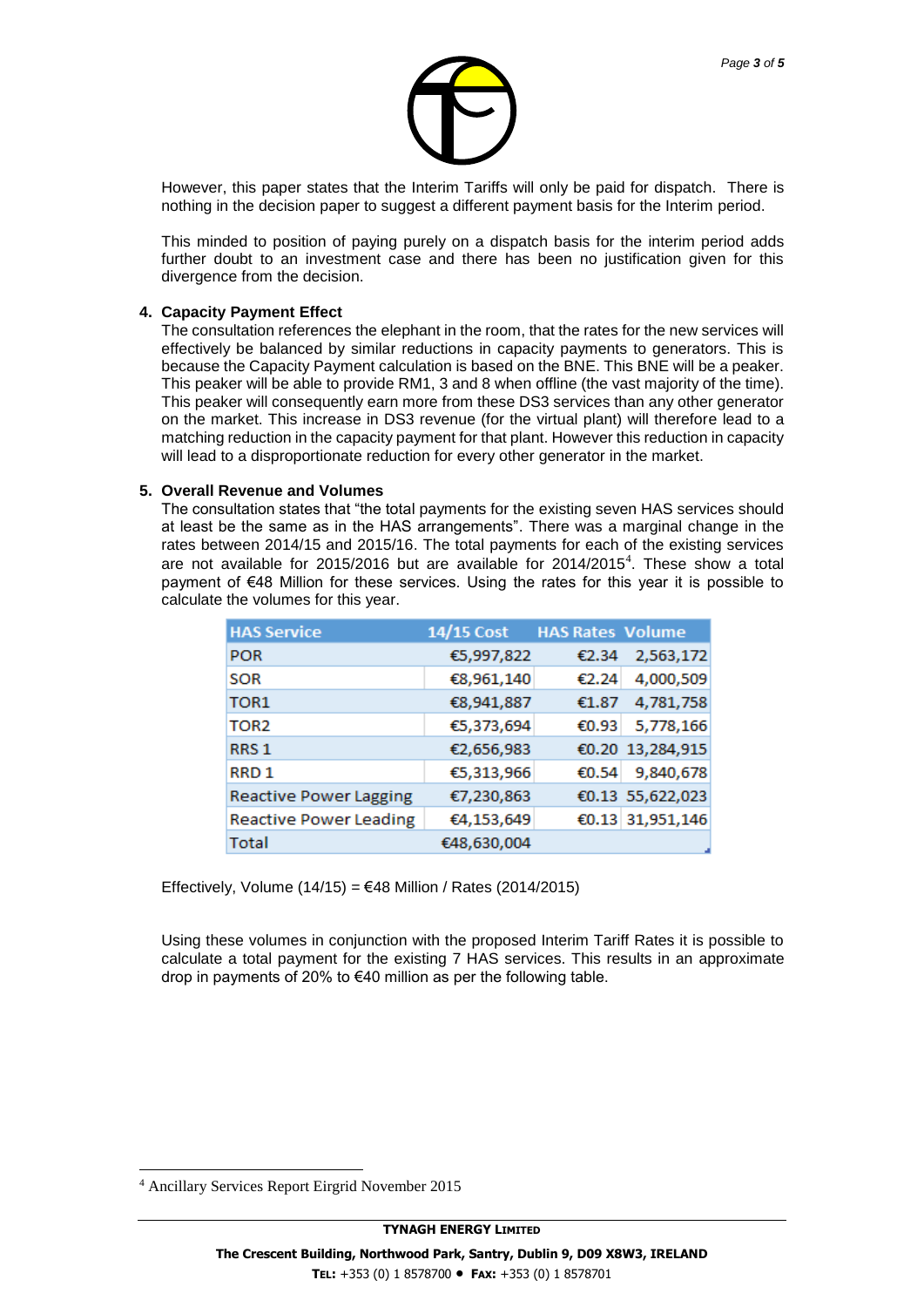| Page 4 of 5 |  |  |
|-------------|--|--|
|             |  |  |

|                  | DS3 Service 14/15 Volume DS3 Rates Cost |       |             |
|------------------|-----------------------------------------|-------|-------------|
| <b>POR</b>       | 2,563,172                               | €2.47 | €6,331,034  |
| <b>SOR</b>       | 4,000,509                               | €1.37 | €5,480,697  |
| TOR <sub>1</sub> | 4,781,758                               | £1.19 | €5,690,292  |
| TOR <sub>2</sub> | 5,778,166                               | €0.99 | €5,720,384  |
| <b>RRS</b>       | 13,284,915                              | €0.13 | €1,727,039  |
| <b>RRD</b>       | 9,840,678                               | €0.64 | €6,298,034  |
| <b>SSRP</b>      | 87,573,169                              | €0.10 | €8,757,317  |
|                  |                                         |       |             |
| Total            |                                         |       | €40,004,797 |

(SSRP rate has been reduced based on an assumed RP factor of 0.5)

The consultation states that there will be no change in the overall payment from these services, therefore it implies that there has to be an increase in the volumes, it is possible to calculate these assumed new volumes.

Volumes (16/17) = €48 Million / Rates (Interim Tariff)

In order to maintain the same total payment across the seven services as stated in the consultation there would need to be an increase in the volumes of approximately 20%.

The 2014 Decision Paper outlined an estimate of the shortfall for each of the services. The average required increase for each of the seven HAS services is less than 17%. Considerably less than the increase of 20% that would be needed to ensure that the payments under the Interim Tariffs would meet those of the HAS services under the 2014/2015 rates.



Figure 4: Required Increase in Installed Capability to Achieve SNSP of 75% under the Selected Scenario

Finally in point 59 of the Decision, it states that the expenditure cap will rise incrementally from its current level of €60 million to €235 million in line with the delivered volumes. If the delivered volumes for these services are already going to be supplied in 2016 / 2017 then the rates should meet the expected regulated tariffs for these rates in 2020.

**TYNAGH ENERGY LIMITED**